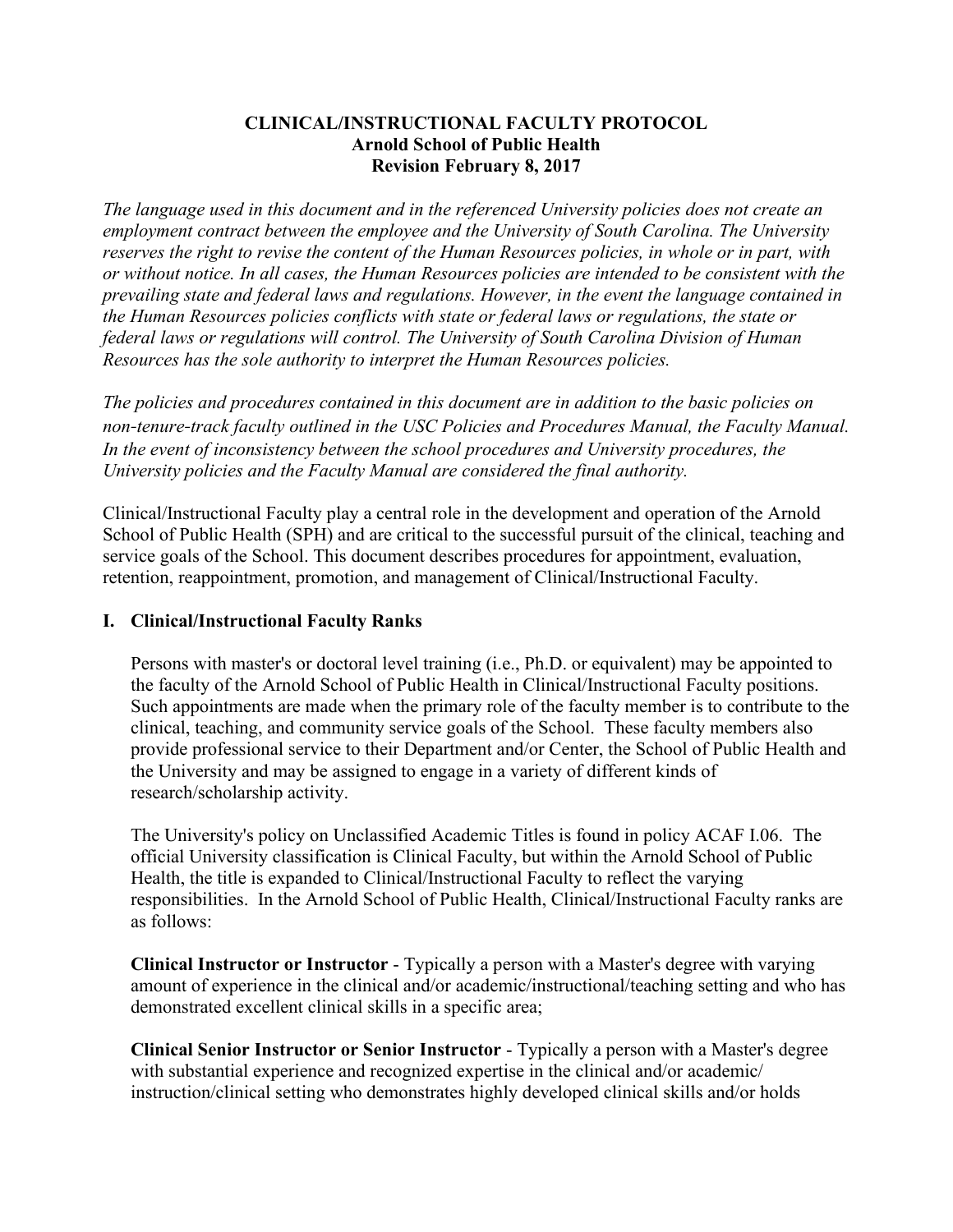advanced clinical certification in an area of specialization. This person is a professional recognized as possessing exceptional clinical skills in a specific area. In compliance with University policy, a person must hold the rank of (Clinical) Instructor at USC for a minimum of six consecutive years before being considered for promotion to (Clinical) Senior Instructor.

**Clinical/Instructional Assistant Professor** - A full-time (salaried) appointment of a faculty member, who can contribute to selected aspects of a program's mission including instruction, scholarship and service; typically a person with the terminal doctoral degree and serving in his/her initial academic and/or clinical appointment following completion of formal training. However, in Communication Sciences and Disorders the typical terminal clinical degree is a professional masters degree in Speech Language Pathology (or the equivalent). Such clinicallydegreed faculty per national norms may also hold the title of Clinical/Instructional Assistant Professor;

**Clinical/Instructional Associate Professor** –A full-time (salaried) appointment of a faculty member, who can contribute to selected aspects of a program's mission including instruction, scholarship and service; typically a person with the doctoral degree and with considerable experience and substantial professional recognition for their academic/instructional and/or clinical achievements;

**Clinical/Instructional Professor** -A full-time (salaried) appointment of a faculty member of substantial professional caliber who can contribute to selected aspects of a program's mission including instruction, scholarship and service; typically a person with the doctoral degree and with national recognition for outstanding academic and/clinical achievements.

The focus of the Clinical/Instructional Faculty member's contribution (percentage of effort) will be mutually determined by the faculty member, the program director and/or department chair and delineated in the letter of appointment. Clinical/Instructional faculty will be evaluated based upon the success with which this distribution of effort is achieved. Appointment is on an annual basis and service under such an appointment is not considered part of the probationary period for tenure consideration.

# **II APPOINTMENT AND HIRING PROCEDURES**

A. Creation of Clinical/Instructional Faculty Positions. The process of creating a Clinical/Instructional Faculty position may be initiated by a Program Director, Department Chair, Center Director, or the Dean of the Arnold School of Public Health. A Clinical/Instructional Faculty member must hold an appointment in one of the School's six academic departments. In addition, a Clinical/Instructional Faculty member may be appointed to serve in one or more of the School's clinical centers or programs. In all cases creation of a Clinical/Instructional Faculty position must be approved by the head of the department and by the Dean. Approved requests to create Clinical/Instructional Faculty positions are submitted by the Dean to the Provost and the U.S.C. Division of Human Resources.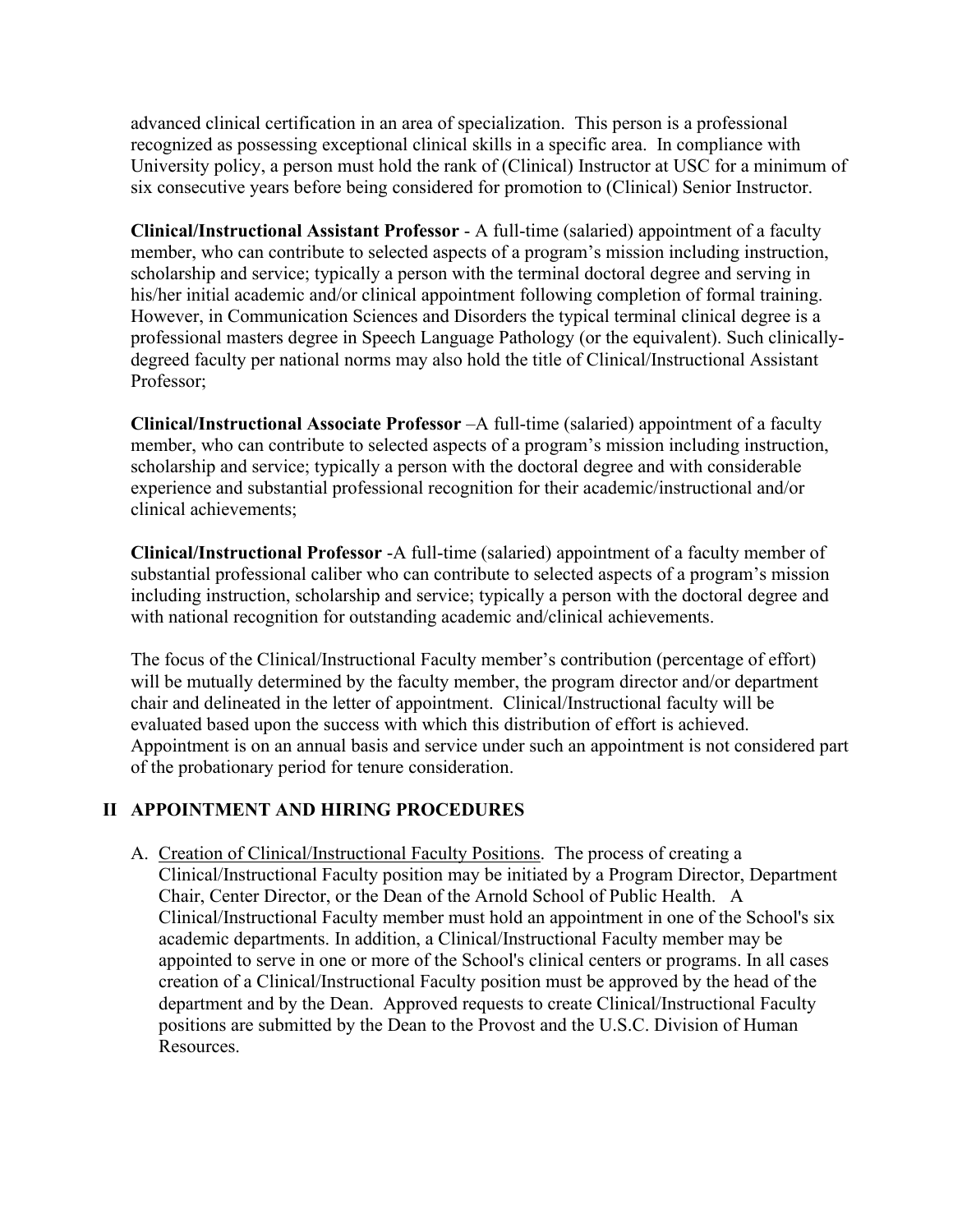Proposals for creation of Clinical/Instructional Faculty positions should provide a description of the requested position including a specification of the types of activities to be performed by faculty member. In addition, such proposals should specify the source(s) of the funds that will support the position and the distribution of effort (as a percentage of time) in the areas of teaching, scholarship and service.

B. Search Process. Appointment of persons to Clinical/Instructional Faculty positions must result from an open and competitive search process that involves the participation of a search committee. A national search is strongly encouraged. University policy ACAF 100 provides detailed information about University policies for faculty searchers. The chair and faculty o the proposed home academic unit must be involved in the search. Typically a faulty member from that unit serves on the search committee. But, at a minimum, unit faculty will meet with visiting candidates and will be invited to provide comments on each candidate to the search committee. Guidelines for faculty searches are provided in the Arnold School of Public Health Faculty Search Policy and include checklists, sample letters, recruiting sources, and information on Equal Opportunity policies and procedures

Searches for new and replacement clinical track faculty members should be advertised for no less than five working days, and preferably for ten calendar days. When an emergency situation exists and a position must be filled immediately, a clinical faculty member may be placed in the position for no more than one semester (4.5 months).

- C. Hiring. Appointment to a Clinical/Instructional Faculty position is made by the Dean upon recommendation of the appropriate department chair, center director and/or program director who in turn must consider the recommendation of the search committee. The faculty rank of an appointee is determined by the Dean with consideration of the rankspecific performance standards described in Section III of this document. Candidates for appointment to clinical faculty positions must present credentials that show a high probability of future performance that will meet the standards for the rank at which the appointment is sought. The appointment may have contingencies such as the completion of a degree. Verification of a degree and criminal background check are required by University policy.
- D. Appointment and Reappointment. The duration of an appointment to a clinical faculty position is normally one year. The University requires annual review and reappointment of all non-tenure track faculty. Reappointment is based on satisfactory performance and continued availability of funds. However, the creation of a clinical track position may be related to a business plan that outlines salary funding for the position for multiple years, typically three.

Each clinical faculty receives an annual letter of appointment from the Dean. This letter specifies beginning and ending dates of the appointment and the appointed faculty member's distribution of effort (as a percentage of time) in the areas of teaching, scholarship and service. The distribution of effort specified in the annual letter of appointment is used as the basis for evaluating the faculty member's performance achievements.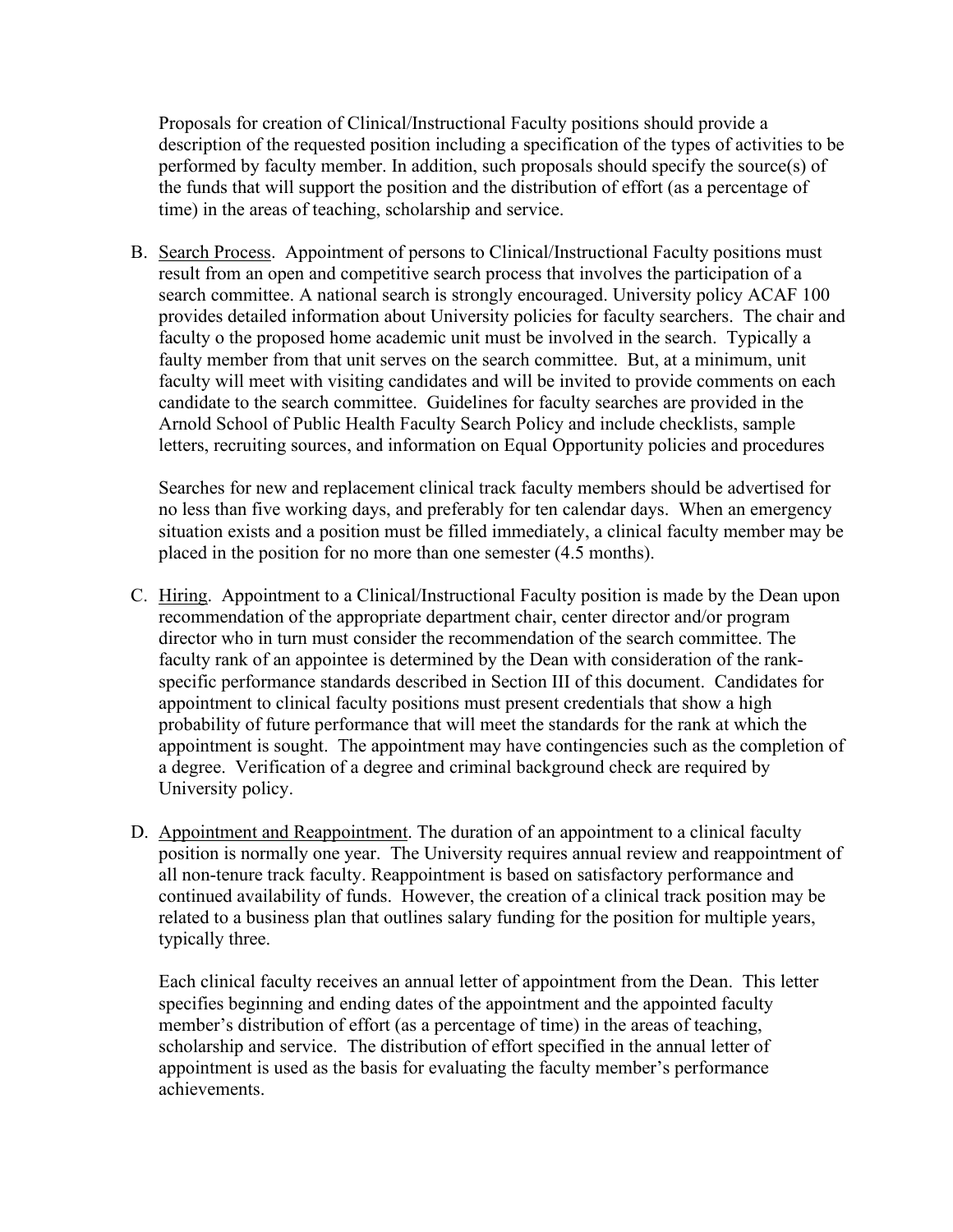Under unusual circumstances, a multi-year appointment can be offered. Even in multi-year contracts, the offer letter must state that renewal for each subsequent year is contingent upon satisfactory performance and available funds.

# **III. EVALUATION, REAPPOINTMENT, AND TERMINATION GUIDELINES**

A. Performance Evaluation and Associated Criteria. Clinical faculty who seek retention at a particular rank must demonstrate that their record meets the standard for their current rank. Candidates for promotion must demonstrate that they meet the standards for the rank to which they seek to be promoted. Those who are responsible for evaluating the productivity of clinical faculty will examine the evidence of performance and rate the faculty member's performance in the current rank or for promotion to the next rank according to the following criteria:

Candidates being evaluated at the rank of **instructor** or **clinical instructor** must demonstrate consistent effectiveness in the provision of instruction in the context of structured courses and in mentoring students. Student evaluation, peer reviews, and other teaching materials provided by the candidate will provide evidence.

Candidates being evaluated at the rank of or for promotion to **senior instructor** or **senior clinical instructor** must demonstrate consistent effectiveness in the provision of instruction in the context of structured courses and in mentoring students and in the appropriate provision and supervision of clinical service activities, in addition to the University requirement of at least six years of service as instructor of clinical instructor. Student evaluation, peer reviews, and other teaching materials provided by the candidate will provide evidence.

Candidates being evaluated at the rank of or for promotion to **clinical assistant professor** must confirm receipt of a doctoral degree, or must have a professional masters degree in Speech Language Pathology (or the equivalent) and be seeking promotion within the COMD department. Furthermore, candidates must demonstrate consistent effectiveness in the provision of instruction in the context of structured courses, in mentoring students, and in the appropriate provision and supervision of clinical service activities (if applicable). Student evaluation, peer reviews, and other teaching materials provided by the candidate will provide evidence.

Candidates being evaluated at the rank of or for promotion to **clinical associate professor** must confirm receipt of a doctoral degree and demonstrate consistent effectiveness in the provision of instruction in the context of structured courses, in mentoring students, in the appropriate provision and supervision of clinical service activities (if applicable), in service to the academic community and to either the profession or the community and in scholarly activities.

Candidates being evaluated at the rank of or for promotion to **clinical professor** must demonstrate consistent effectiveness in the provision of instruction in the context of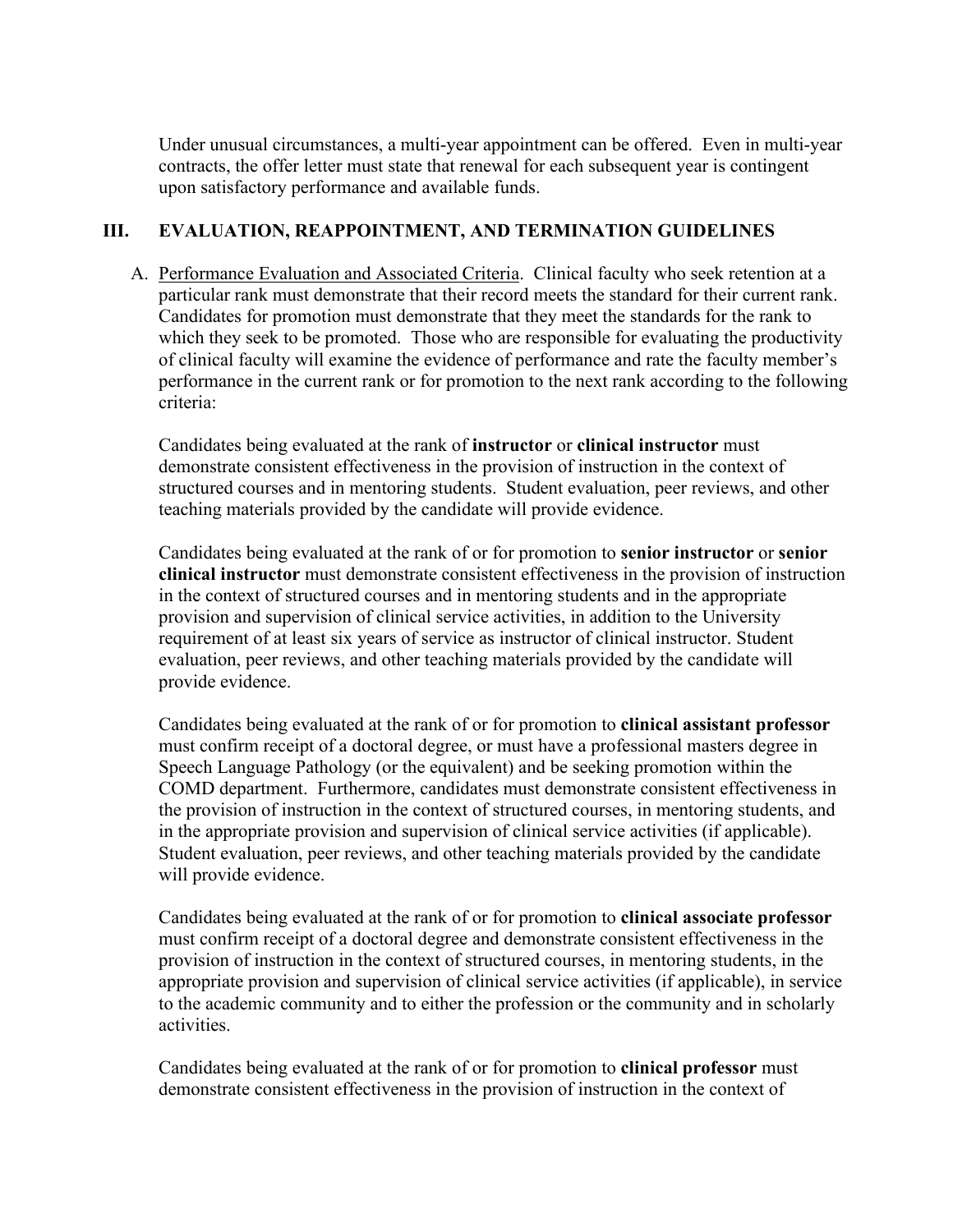structured courses, in mentoring students, in the appropriate provision and supervision of clinical service activities (if applicable), in service to the academic community, the profession and the community and in leadership in scholarly activities.

B. Evidence. Each clinical faculty is evaluated primarily on the basis of productivity. Evidence and standards for productivity, as presented in this document, provide the platform for evaluation of clinical faculty as required in several processes. These include appointment, annual review, reappointment, and promotion. Clinical faculty members are expected to provide professional service in the areas of teaching, scholarship and service as outlined in their letter of appointment. Therefore performance in some or all of these areas will be considered in the overall evaluation of the clinical faculty member. Overall satisfactory performance is required to support a decision to appoint, retain, reappoint, and/or promote clinical faculty.

Listed below are examples of evidence the candidate should provide to document productivity in each of the three areas of research, teaching, and service. The primary sources of evidence are weighted most heavily in the evaluation of a candidate's record. Candidates should provide all relevant information for each type of primary evidence, but it is understood that not all candidates will have activities for each type of evidence. These lists are comprehensive and representative of the type of evidence that should be provided but are not exhaustive; the candidate should include any activities deemed supportive of the respective areas. Specific items of evidence are enumerated for ease of reference; the order does not reflect priority.

Teaching/Clinical Activities

Primary Evidence

- 1. Student evaluations of the candidate's teaching performance in all classes taught during the period under review.
- 2. Peer evaluations of the candidate's classroom teaching performance by an evaluator outside of the department.
- 3. Direction of dissertations and theses.
- 4. Direction of students in practica/projects and independent studies.
- 5. Service on dissertation and thesis committees and service on examination committees.
- 6. Development and/or revision of new courses, curriculum, and instructional material and methods.
- 7. Clinical conferences regarding clinical disorders, evaluation, and management with students.
- 8. Training of students in elements of supervision for use of support personnel.
- 9. Clinical teaching to develop clinical expertise in applied critical thinking in evaluation and management of clinical services.

Secondary Evidence

- 1. Demonstration of activities to improve teaching/clinical effectiveness.
- 2. Student advisement activities.
- 3. Any other documentation to support teaching effectiveness.
- 4. Nomination for and receipt of teaching awards.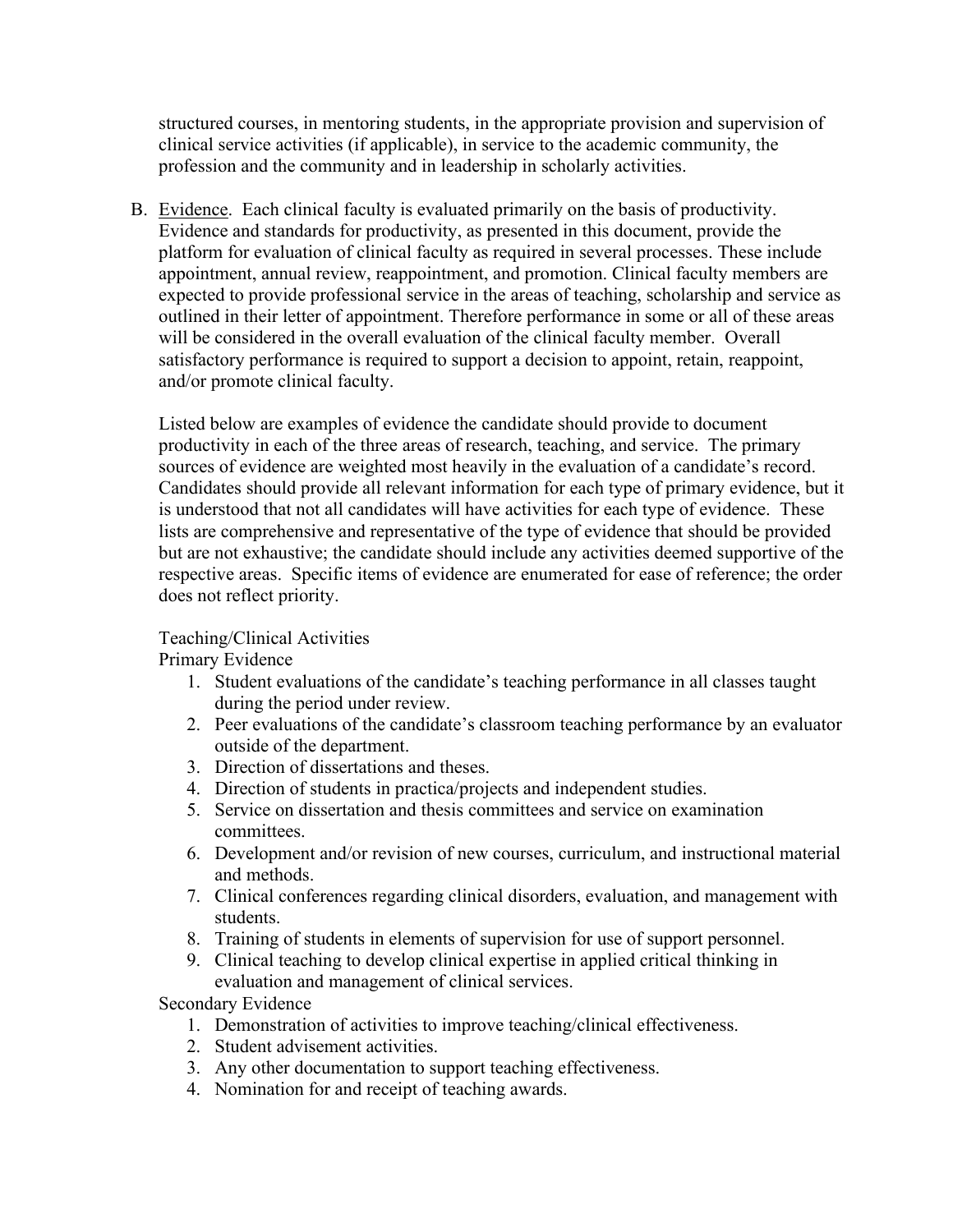Service Activities

Primary Evidence

*Service to the Academic Community*

- 1. Service on committees at the University, School and/or department level.
- 2. Administrative responsibility and function which includes key University, School, and/or department administrative positions.

*Service to the Profession*

- 3. Leadership roles in professional organizations.
- 4. Submission and receipt of or participation in training grants/contracts.
- 5. Editorial and review work for academic publications and research funding agencies. *Service to the Community*
	- 6. Service on government committees or task forces.
	- 7. Consulting that is related to the candidate's professional activity.
	- 8. Service to state or local agencies.
	- 9. Development of specialized clinical service to meet needs of specific clinical populations.
	- 10. Provision of clinical services to clients to include evaluation, diagnosis, and intervention for the clinical population.
	- 11. Administrative and reporting functions necessary to support clinical services.
	- 12. Effective communication recognizing the needs, values, cultural background of the client and caregivers.
	- 13. Collaboration with other professionals in case management.
	- 14. Counseling clients and caregivers regarding clinical issues.
	- 15. Implementation of programs to evaluate clinical outcome and program effectiveness and efficiency.
	- 16. Adherence to codes of ethics in the provision of professional services.

Secondary Evidence

1. Nomination for and receipt of service awards.

*Service to the Academic Community*

- 2. Special projects for the University, School and/or department.
- 3. Initiating efforts to improve academic or other programs at the University, School and/or department level.
- 4. Continuing education programs.

*Service to the Profession*

- 5. Assisting students in job placement.
- 6. Service as session chair or discussant at professional meetings.

*Service to the Community*

- 7. Leadership role in not-for-profit organizations.
- 8. Presentations to community groups.
- 9. Serving on advisory boards, societies or councils, etc.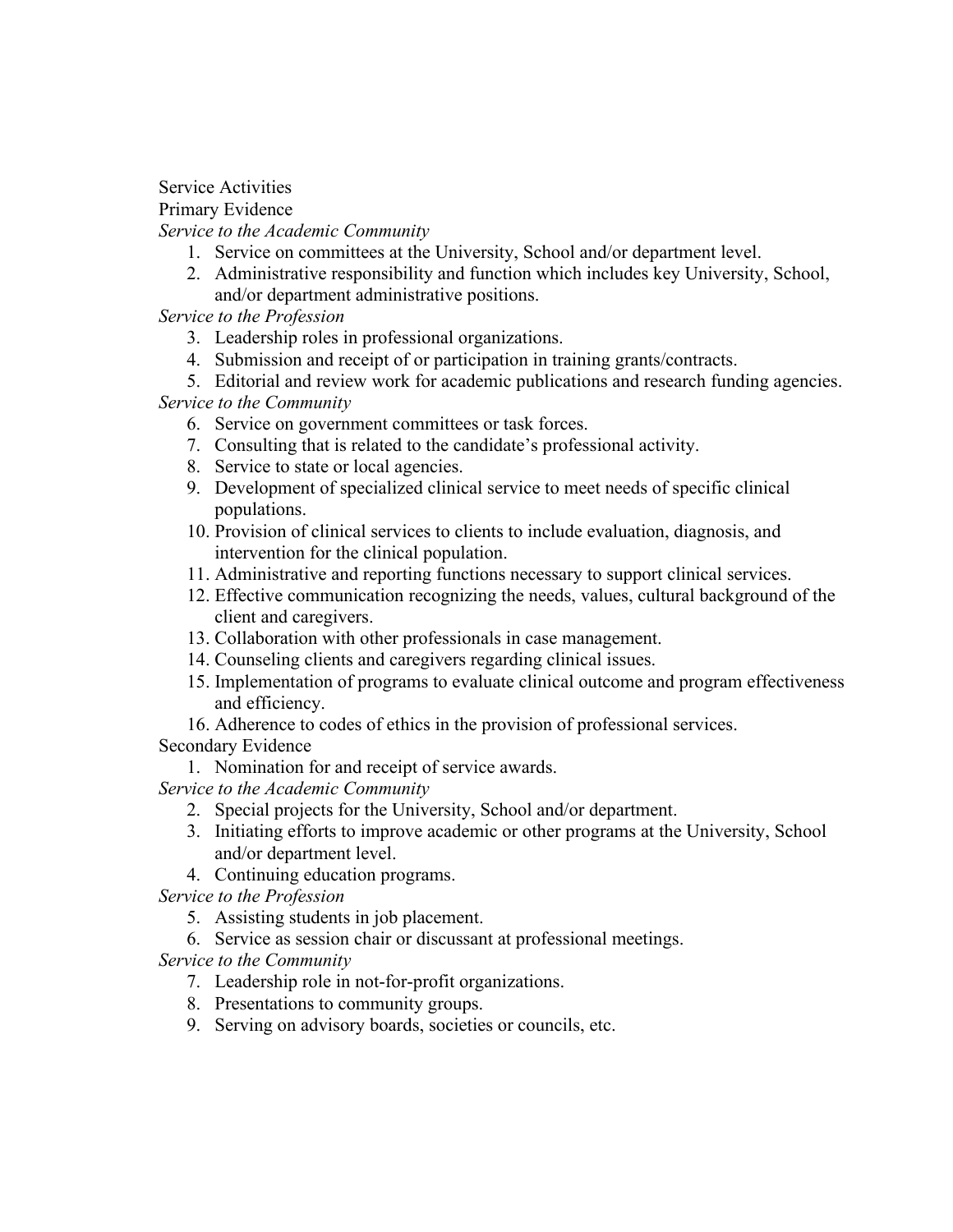## Research and Scholarship

Primary Evidence

- 1. Publication of primary research in peer reviewed research journals as lead author or senior author with student lead author.
- 2. Solicitation and receipt of competitive research grants or contracts as principal investigator, co-principal investigator, or significant participant.
- 3. Publication of data-based and/or methodological research in peer reviewed research journals as support author. Provide brief information about contribution.
- 4. Involvement in clinical research activities including single case design, innovative procedures, and support of collaborative efforts with other faculty.

# Secondary Evidence

- 1. Citation of candidates work by other scholars.
- 2. Publication of specialized reference books or publication of chapters in these books, or publication of textbooks that have passed editorial boards.
- 3. Publication of review articles in peer-reviewed journals.
- 4. Publication of monographs.
- 5. Publication of papers in proceedings.
- 6. Publication of articles in non-refereed professional journals.
- 7. Publication of abstracts of scholarly presentation.
- 8. Presentation of research at professional meetings.
- 9. Participation in specialized workshops, lectures, or colloquia, especially at other institutions.
- 10. Editing of books.
- 11. Book reviews.
- 12. Receipt of non-competitive research grants and contracts.
- 13. Nomination for and receipt of honors or awards that recognize the quality of scholarship.
- C. Annual Review. Each clinical faculty member is required to submit an annual report summarizing his/her accomplishments in instruction, scholarship, and service as identified in the letter of appointment along with any other activities completed during the previous calendar year. Typically this report is submitted to the department chair and, if applicable, center director and/or program director by February 1. The department submits a copy of the report to the Office of Faculty Affairs & Curriculum. This report should adhere to the format provided. The faculty member's current curriculum vitae should be attached to the report.

The annual report is reviewed by the administrative head(s) of the department, program and/or center in which the faculty member's appointment is based. Primary responsibility for the administrative evaluation of a clinical faculty member's annual report lies with the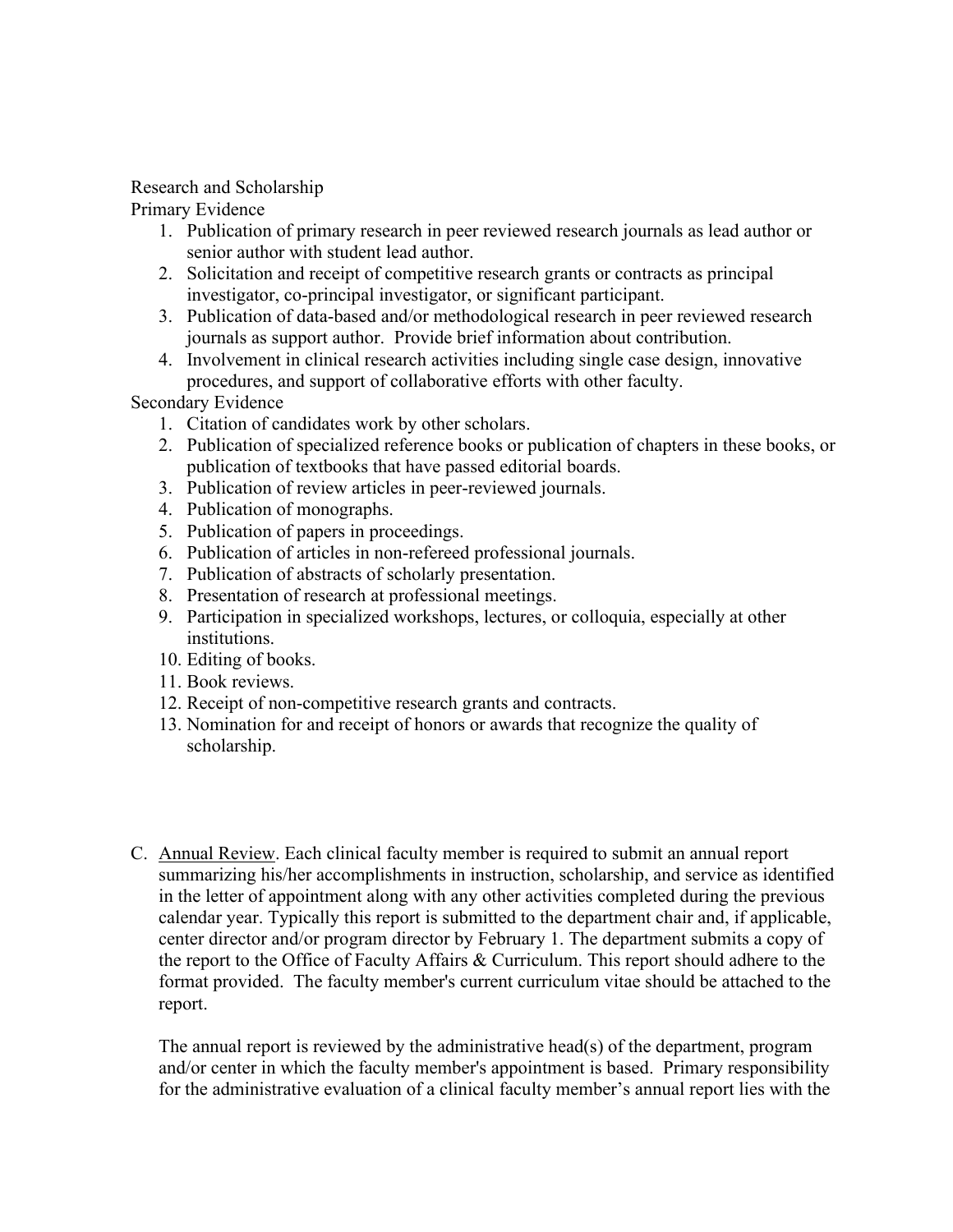administrator (department chair, center director or program director) who heads the unit providing the majority of the funding that supports the faculty member's salary. If the faculty member's salary is shared by more than one unit, all responsible administrators review the report and provide comments to the administrator with primary responsibility for supervision of the faculty member. Further, while final authority for evaluation of the annual review resides with a single administrator, it is expected hat the evaluation will reflect the consensus of those who have provided comment. Evaluation of a faculty member's report will be based on the criteria and standard associated with his/her current rank (see section III-B) in context of the distribution of effort defined in the appointment letter and his/her individual goals and objectives.

The primary supervisor of a clinical faculty member will meet with the faculty member to communicate the administrative evaluation. During this meeting strong and weak points in a faculty member's performance will be noted. In addition goals and objectives for the next year will be developed; the subsequent annual review will focus on performance relative to these goals and objectives. This evaluation will be provided to the faculty member in the form of a written summary. This evaluation should be completed by April 15.

D. Promotion. A promotion from instructor to senior instructor or from any instructor rank to clinical assistant professor can be recommended based on department review and concurrence from the dean.

Procedures for consideration of promotion within the professorial ranks are similar to those described for the annual review. To apply for promotion, the candidate must submit the relevant sections of the primary and secondary files as described for the Tenure and Promotion process ([http://www.sc.edu/tenure/forms.shtml](https://sc.edu/about/offices_and_divisions/provost/faculty/professional_track_faculty/faculty_promotions/index.php)). For the primary file, the candidate should complete sections II.A (personal information), II.C (teaching history), II.E (service and outreach activities), II.D (scholarly and professional publications) if applicable and III (personal statement). The secondary file should include documentation of activities listed in the primary file (e.g., full CV, quantitative student course evaluations, publications). In general, letters from external reviewers are not required, but may be requested on an individual basis. The application is reviewed by an ad hoc committee appointed by the appropriate department chair, center or program director and the Associate Dean for Faculty Affairs & Curriculum. This ad hoc committee has a minimum of four members: the department chair and/or center/program director, two faculty members from the candidate's home department, and one faculty member from a different academic department; at least one member of the ad hoc committee should be a clinical/instructional faculty member at or above the rank to which the candidate is applying. The Associate Dean for Faculty Affairs & Curriculum serves as an ex officio member of the committee. Each member of the committee must submit a written ballot. Recommendations are forwarded to the Dean for review and recommendation to the Provost concerning the requested promotion.

The possible promotions are: Instructor to Senior Instructor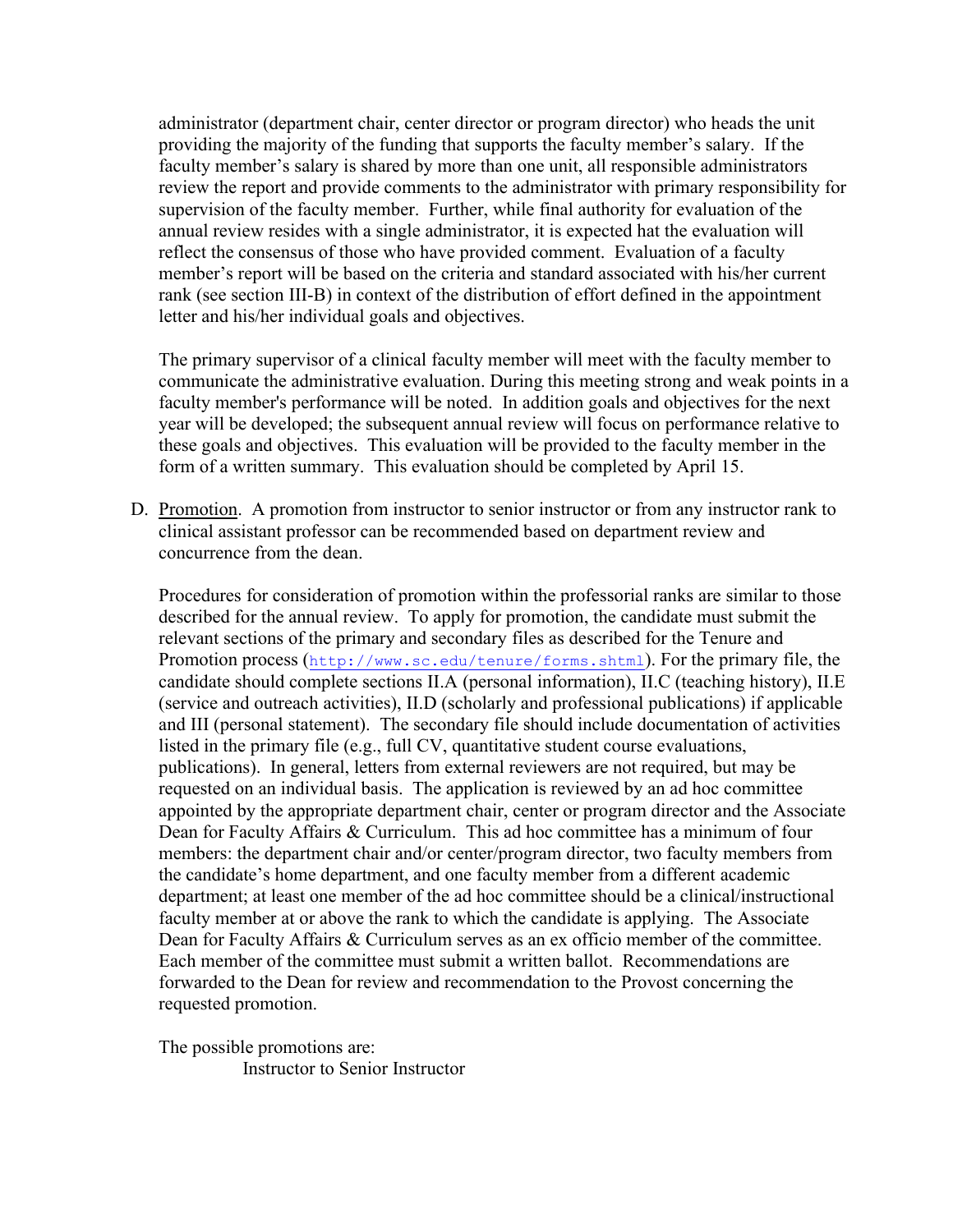Clinical Instructor to Senior Instructor (internal title of Senior Clinical Instructor can be used) Instructor/Clinical Instructor/Senior Instructor to Clinical Assistant Professor Clinical Assistant Professor to Clinical Associate Professor Clinical Associate Professor to Clinical Professor

E. Appointment, Reappointment, and Termination of Clinical Faculty. Appointments/reappointments of clinical faculty shall be in writing and shall specify the beginning and ending dates of the appointment. Appointments shall terminate on the date specified and no further notice of non-reappointment is required. A decision to reappoint a clinical faculty member is made by the Dean based on satisfactory performance, the availability of funds, and a review of the recommendation(s) of the relevant department chair, program and/or center director.

A decision not to reappoint s based on either non-availability of funds or an unsatisfactory annual report and evaluation by the department chair and/or center director, and the Associate Dean for Faculty Affairs & Curriculum. Such a conclusion would be made after thorough review of the evaluations and in the context of any active business plan for the position, if applicable.

- F. Change of Status. Changing the appointment status of a full-time clinical faculty member to tenure track is an administrative action, not governed by procedures for promotion within the tenure track, and does not require a new search, provided a proper search was conducted initially. However, this change does require the approval of the tenured and tenure-track faculty of the affected unit unless a competitive search is conducted and the clinical-track faculty member is the candidate of choice for the tenure track position. See also ACAF 1.18 and USC Columbia *Faculty Manual*, Section 2. After having served as a full-time faculty member for not less than two academic years, a faculty member may be considered for reappointment at the appropriate tenure0track rank if the unit criteria for appointment at that rank have been met, and if the faculty member was hired as a result of a proper search. Administrative change from a clinical-track position to a tenure-track position must also be recommended by the Dean and approved by the Provost.
- G. Roles, Rights, and Responsibilities. Each clinical faculty member has **similar** rights and privileges as tenure track faculty with several exceptions; these include tenure or accruing time in service for tenure. In accepting an appointment to the clinical faculty of the School of Public Health, an individual commits to continuing professional development and assumes a responsibility for active involvement in the governance, management, and development of the Arnold School of Public Health, the department and, if applicable, the center in which the appointment is based. Clinical faculty members also accept responsibility for respecting the rights of students, other faculty, and staff. Every clinical faculty is expected to maintain honesty and integrity in all professional activities and to adhere to all stated policies and procedures of the School.

In addition, the following policies apply to clinical faculty:

• Clinical faculty are expected to participate actively in the governance,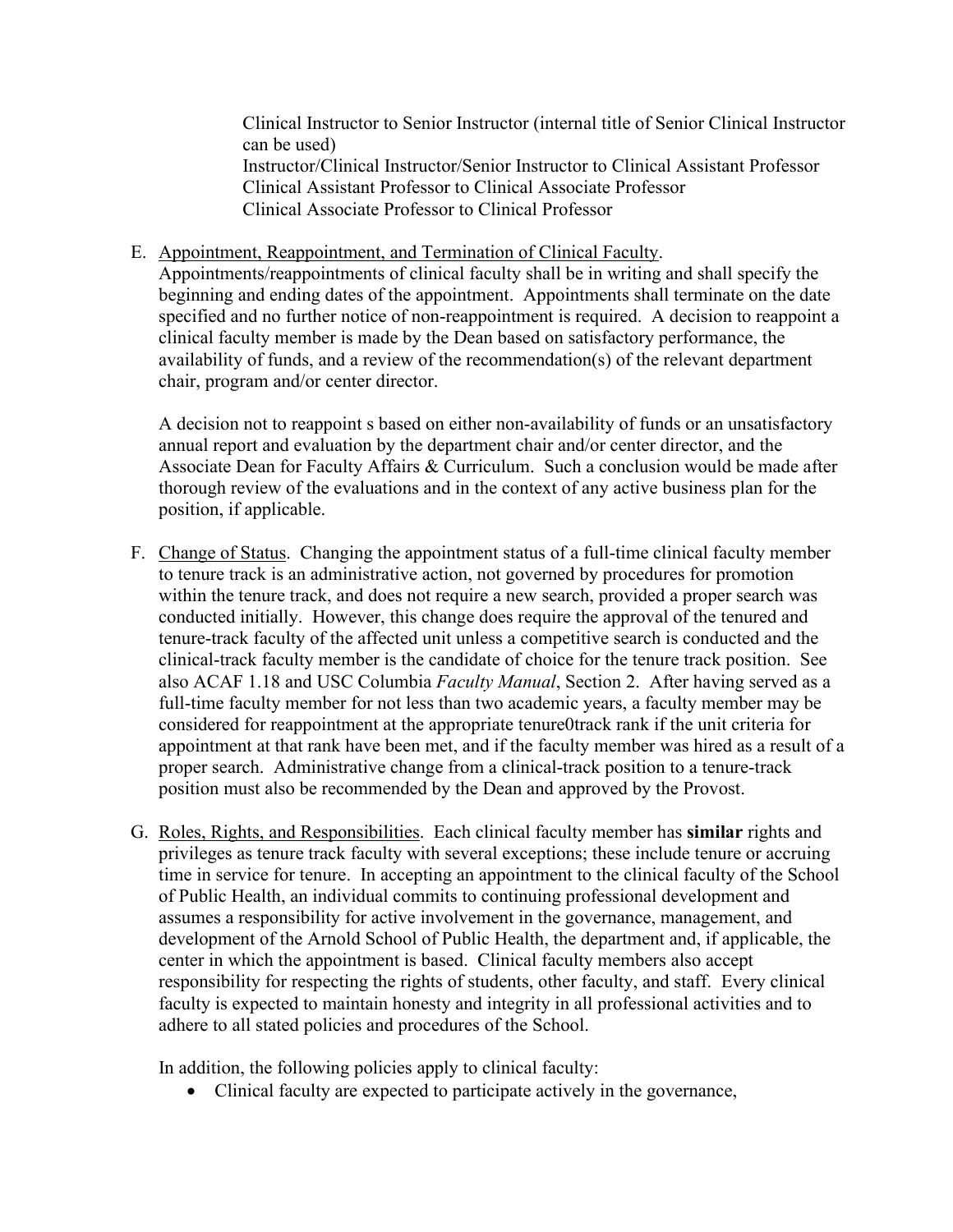management, and development of the School, their department and, if applicable, program or center.

- Clinical faculty may vote at the departmental level as specified by the policies of the home department.
- At the school level, clinical faculty are not eligible to serve on the Committee on Tenure and Promotion.
- Clinical faculty members with unrestricted Graduate Faculty status are eligible to serve on the School's Academic Programs committee and may vote on such issues at the school level.
- Clinical faculty members are eligible to act as principal investigators on extramural research grant applications.
- Clinical faculty members are eligible for service on departmental and School committees, with the exceptions noted above, and may serve as committee chairs.
- Clinical faculty members may be appointed to administrative positions and are eligible for awards at departmental and School levels.
- Clinical faculty members are not eligible for sabbatical leave, but they may be considered for a professional leave with or without pay.
- Clinical faculty members are eligible for administrative and research salary supplements in accordance with University guidelines for justification and approval.
- Clinical faculty members with unrestricted Graduate Faculty status are eligible to serve as academic advisors to graduate students.
- Clinical faculty members with unrestricted Graduate Faculty status are eligible to serve on student thesis and doctoral committees with the recommendation of their department. Clinical faculty of any rank can chair a thesis committee, and clinical professors can chair doctoral committees. However, appointment of clinical faculty members to doctoral committees must be consistent with all current Graduate School policies. Currently, clinical faculty can co-chair a doctoral committee with a tenure-track faculty, but clinical faculty are not allowed to chair a doctoral committee.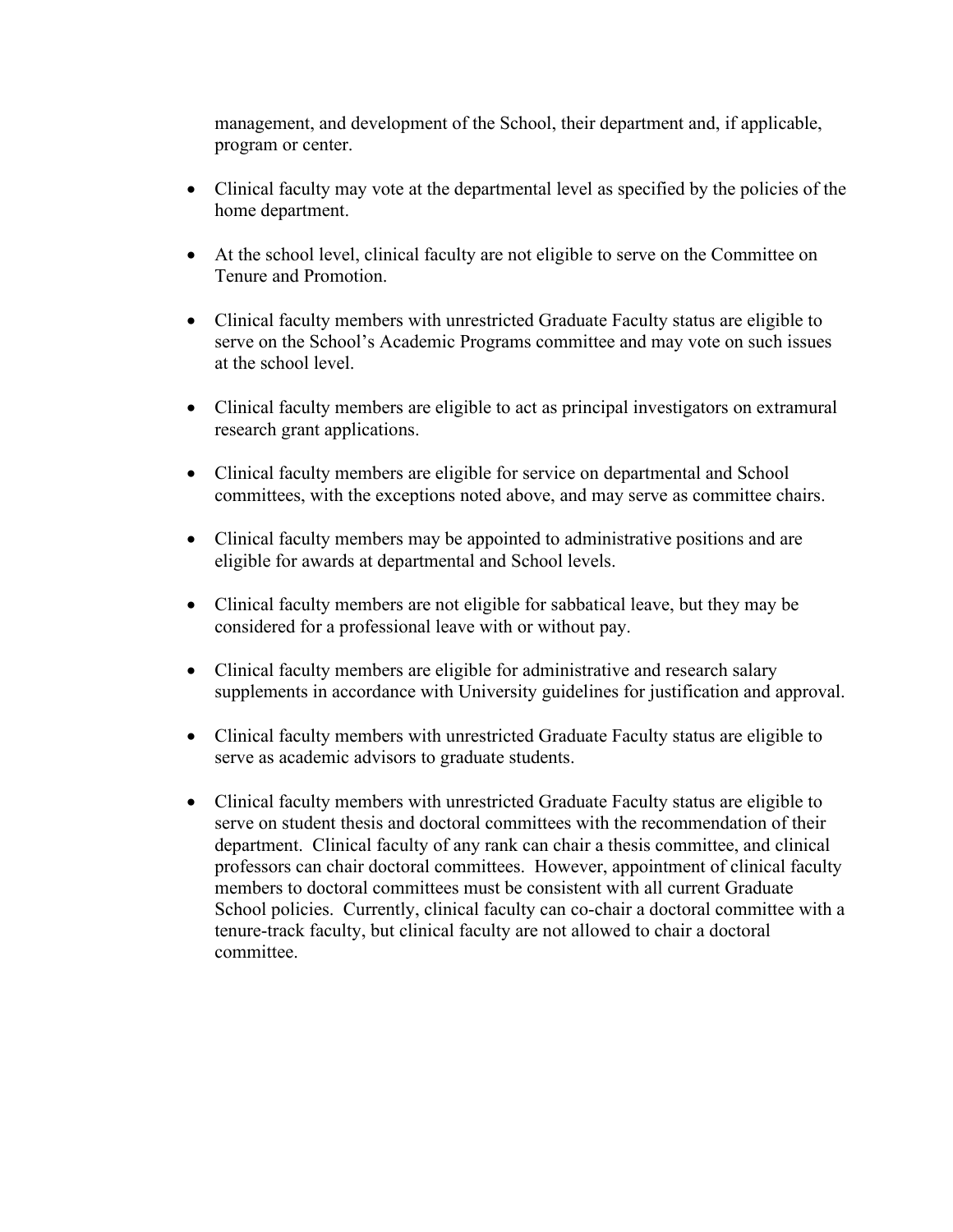# **APPENDIX**

# **Policies and Procedures for Promotion of Clinical Faculty Arnold School of Public Health University of South Carolina** Revised January 2017

- 1. The review process for promotion of clinical faculty is coordinated by the Office of Faculty Affairs & Curriculum. An ad hoc committee appointed by the appropriate department chair, center or program director and the Associate Dean for Faculty Affairs & Curriculum has primary responsibility for reviewing the promotion file. This ad hoc committee has a minimum of four members: the department chair and/or center/program director, two faculty members from the candidate's home department, and one faculty member from be a clinical faculty member at or above the rank to which the candidate is applying.
- 2. Evidence supporting the qualifications of a faculty member for promotion may be solicited and submitted from many sources. All such evidence shall be submitted in written form and signed by the author. Hearsay or personal opinion outside the context of the following policies, whatever the source, may not be any part of the decision making process.
- 3. Consideration for promotion shall not be influenced by the age, sex, race/ethnicity, creed, religion or the educational institution from which the candidate graduated.
- 4. Evidence submitted will be judged according to the overall pattern of performance. Decisions regarding promotion will depend primarily on evidence of a consistent pattern of achievement since the date of appointment to the present rank (or January 2001, whichever is later) in the Arnold School at the University of South Carolina.
- 5. A decision to seek promotion should occur after consultation with the candidate's department chair and/or center director, senior faculty, and the dean's office.
- 6. Individual files relevant to promotion matters shall be maintained in the dean's office. Confidentiality is required in all aspects of the deliberative process when considering the candidates file.
- 7. Letters from at least three external reviewers are not required. However, the candidate, the department chair and/or center director, and the Associate Dean for Faculty Affairs & Curriculum can submit names of potential reviewers if desired. In order to eliminate any conflict of interest, it is important that none of those chosen should have close association with the candidate, e.g., dissertation advisor, co-author or co-principal investigator. It is generally expected that the external reviewers will be nationally recognized in the candidate's area of expertise or a closely related area, and must be at or above the desired rank or equivalent status of the candidate. The Office of Faculty Affairs & Curriculum will contact each external reviewer and forward the candidate's current curriculum vitae, relevant documentation of teaching effectiveness, copies of no more than five publications selected by the candidate. The external reviewers will receive the Clinical Faculty Policies